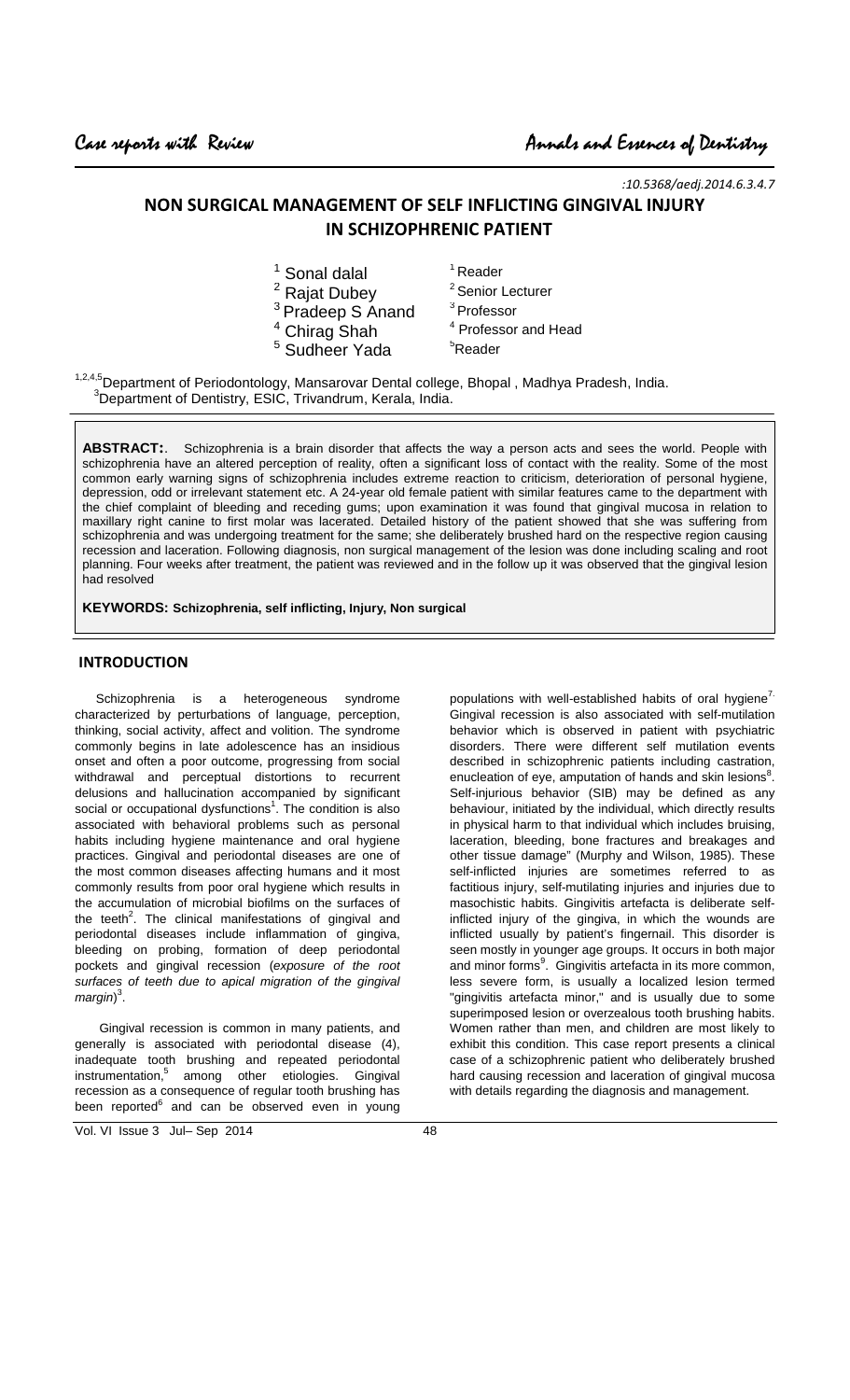## **Case Report**

-

A 27 year old female patient came to the Department of Periodontology and Implantology of Mansarovar Dental College, Bhopal (M.P.), with the complaint of pain in gums since past two months along with bleeding while brushing. Upon examination it was found that patient's oral hygiene was poor with abundance of soft and hard tissue deposits. Multiple unilateral lacerations and recessions of gingival mucosa extending from maxillary right canine to first molar beyond the mucogingival junction were observed. Grade I mobility<sup>10</sup> was also present with respect to upper right first and second premolar and first molar. Gingival bleeding was elicited upon probing the gingival tissue. Also, oral hygiene was deficient and food debris was present. Radiographic examination showed horizontal bone loss with respect to right maxillary premolars and first molar.

 History of the patient revealed that she was suffering from schizophrenia since past one year. She complained of difficulty in comprehension and disorientation followed by random episodes of irritation. Patient is under the treatment for the same, showing positive results. On thorough questioning she mentioned that she deliberately brushed hard on the respective region causing recession and laceration**. (Fig.1)**

 Following the diagnosis, non surgical management of the lesion was done including scaling and root planing, oral hygiene instructions and psychological support. Along with this the lesion was irrigated thoroughly with povidone iodine and topical analgesic was applied. The patient returned after 10 days and adequate tissue healing was noted. Oral hygiene instructions were reviewed and the patient's tooth brushing habit was again discussed. The patient was followed for approximately 1 month postoperatively and complete tissue healing was achieved. **. ( Fig.2)**

### **Discussion**

 There is paucity of literature on different case studies of self-mutilation in a patient suffering from schizophrenia. The group of illness conventionally referred to as 'schizophrenia' is diverse in nature and covers a broad range of perceptual, cognitive and behavioural disturbances. No one cause has been identified to date. Schizophrenia is likely to be a disease of neural disconnection caused by an interaction of genetic and multiple environmental factors that affect brain development. The illness can begin at any age but is rare before puberty. The peak age of onset is in early twenties. The symptoms that have been considered as diagnostic of the condition have been termed as first rank symptoms and were described by Kurt Schneider. They consist of, auditory hallucinations, thought withdrawal, insertion and broadcast, primary delusions, somatic passivity and tendency to inflict self injuries<sup>11</sup>.

 There are several classifications of gingival self-inflicted injuries in the scientific literature, but Stewart  $12$  divided them into gingival artefacta minor, which are provoked by

Vol. VI Issue 3 Jul– Sep 2014 49

# Case reports with Review Annals and Essences of Dentistry



**Fig.1- pretreatment photo graphs of the Gingival lesion** 



 a preexisting local irritation focus, such as a mobile primary tooth or food impaction, and gingival artefacta major, which refers to generalized lesions of oral tissues whose causes are deeply ingrained bad habits that are hard to change.

 World workshop in periodontics which was held in 1999 classified gingival disease as plaque induced and nonplaque induced gingival disease and is classified as due to thermal, chemical and physical causes. Physical injuries to gingival tissue can occur due to accidental, iatrogenic and factitious (self inflicting) occurrences. Self-inflicted injuries may be premeditated, accidental, or the result of an unconscious habit. They are still a challenge for many clinicians in diagnosis. In this case, self-inflicted gingival lesions were diagnosed as being caused by the patient's self injurious behavior due to emotional stress which was revealed after detailed conversation with the patient. If the organic basis for self-damaging behavior is tailed out, then the origin of the behavior usually is (a) the need for attention, (b) the need for sympathy, or (c) a means for financial gain or some other personal gratification<sup>13</sup>. Selfinduced (self-inflicted) oral injuries often pose one of the more frustrating problems for the clinician. There are several important diagnostic points <sup>13</sup>.

- 1. The lesions do not correspond to those of any known disease,
- 2. The lesions usually exhibit bizarre configurations with sharp outlines,